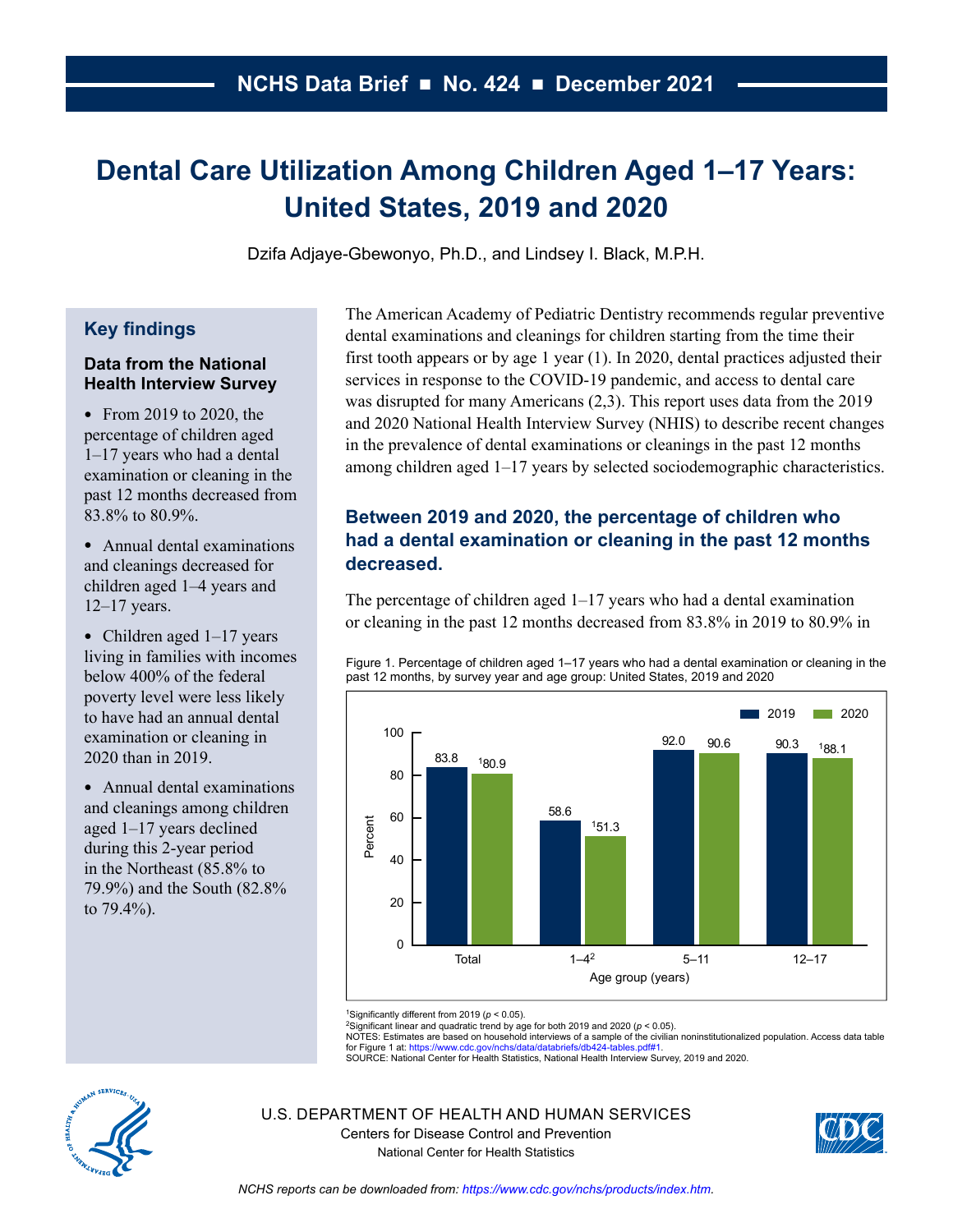## **NCHS Data Brief ■ No. 424 ■ December 2021**

2020 [\(Figure 1\)](#page-0-0). Children aged 1–4 years were the least likely to have had a dental examination or cleaning in both years (58.6% in 2019 and 51.3% in 2020) and experienced the greatest decrease. Children aged 12–17 years had a smaller but significant drop in the percentage with a dental examination or cleaning, from 90.3% in 2019 to 88.1% in 2020. The observed difference between 2019 (92.0%) and 2020 (90.6%) in the percentage of children aged  $5-11$  years with a dental examination or cleaning in the past 12 months was not significant.

## **Between 2019 and 2020, the percentage of children who had a dental examination or cleaning in the past 12 months decreased among those living in families with lower incomes.**

Among children aged 1–17 years living in families with incomes less than 200% of the federal poverty level (FPL), the percentage with a dental examination or cleaning in the past 12 months decreased from 80.8% in 2019 to 77.1% in 2020 (Figure 2). Similarly, among children living in families with incomes 200%–399% of FPL, the percentage with a dental examination or cleaning decreased from 83.3% in 2019 to 80.2% in 2020. The observed difference between years for children living in families with incomes 400% or more of FPL (88.4% to 86.3%) was not significant. In both years, the percentage of children who had a dental examination or cleaning increased as their family income increased.

Figure 2. Percentage of children aged 1–17 years who had a dental examination or cleaning in the past 12 months, by survey year and family income as a percentage of the federal poverty level: United States, 2019 and 2020



1Significantly different from 2019 (*p* < 0.05).

2Significant linear trend by family income as a percentage of the federal poverty level for both 2019 and 2020 (*p* < 0.05).

NOTES: FPL is federal poverty level. Estimates are based on household interviews of a sample of the civilian noninstitutionalized population. Access data table for Figure 2 at: [https://www.cdc.gov/nchs/data/databriefs/db424-tables.pdf#2.](https://www.cdc.gov/nchs/data/databriefs/db424-tables.pdf#2) SOURCE: National Center for Health Statistics, National Health Interview Survey, 2019 and 2020.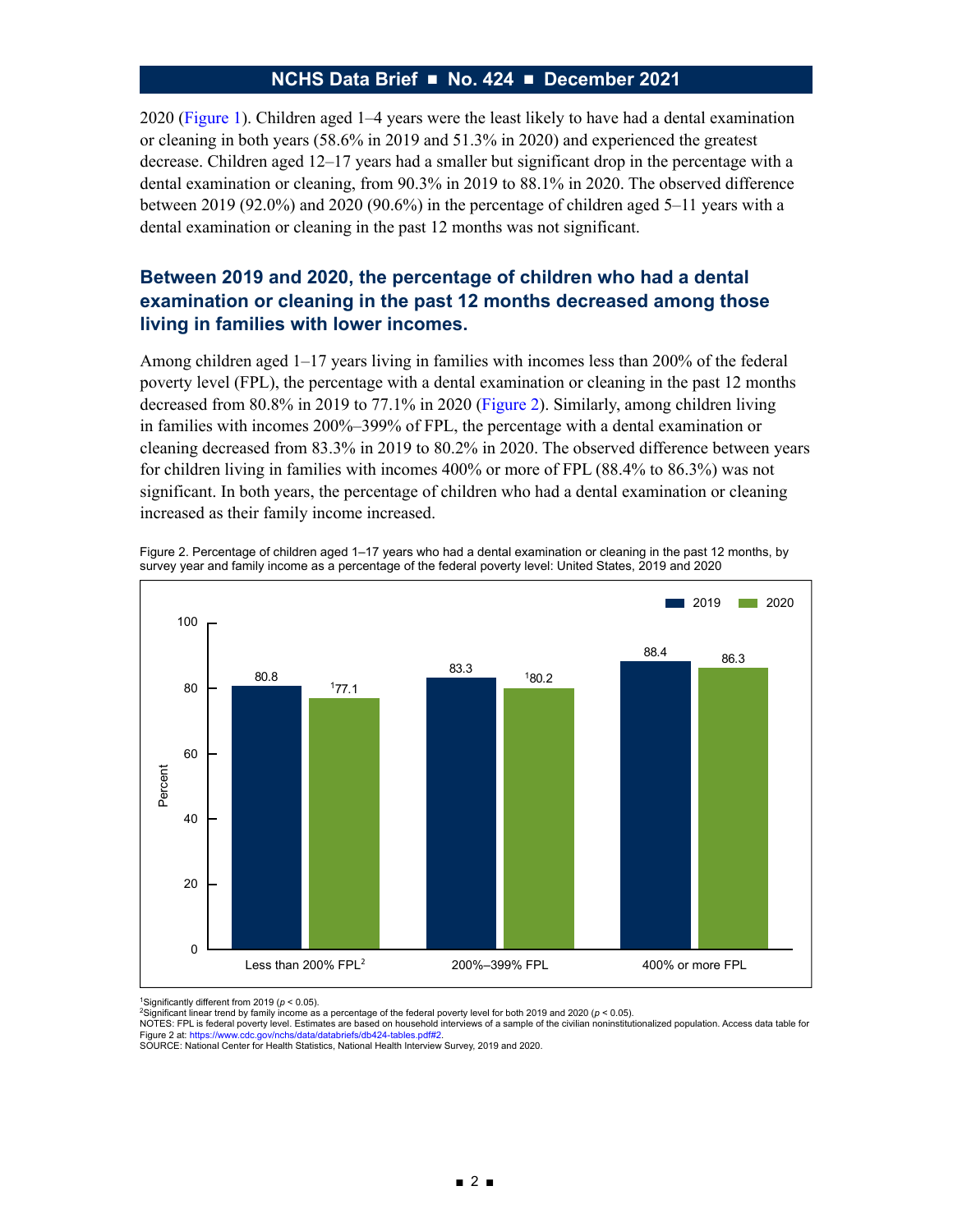## **Between 2019 and 2020, the percentage of children who had a dental examination or cleaning in the past 12 months decreased in all regions.**

Dental examinations or cleanings in the past 12 months among children aged 1–17 years living in the Northeast and South decreased from 2019 (85.8% and 82.8%, respectively) to 2020 (79.9% and 79.4%, respectively) (Figure 3). The observed differences between 2019 and 2020 among children living in the Midwest (81.6% and 80.4%, respectively) and the West (85.9% and 84.3%, respectively) were not significant. In 2019, the percentage of children receiving a dental examination or cleaning was highest in the Northeast and West and remained highest in the West in 2020.

Figure 3. Percentage of children aged 1–17 years who had a dental examination or cleaning in the past 12 months, by survey year and region: United States, 2019 and 2020



1Significantly different from 2019 (*p* < 0.05).

2Significantly different from West in the same year (*p* < 0.05).

<sup>3</sup>Significantly different from Northeast in the same year ( $p < 0.05$ ).

NOTES: Estimates are based on household interviews of a sample of the civilian noninstitutionalized population. Access data table for Figure 3 at:

[https://www.cdc.gov/nchs/data/databriefs/db424-tables.pdf#3.](https://www.cdc.gov/nchs/data/databriefs/db424-tables.pdf#3)

SOURCE: National Center for Health Statistics, National Health Interview Survey, 2019 and 2020.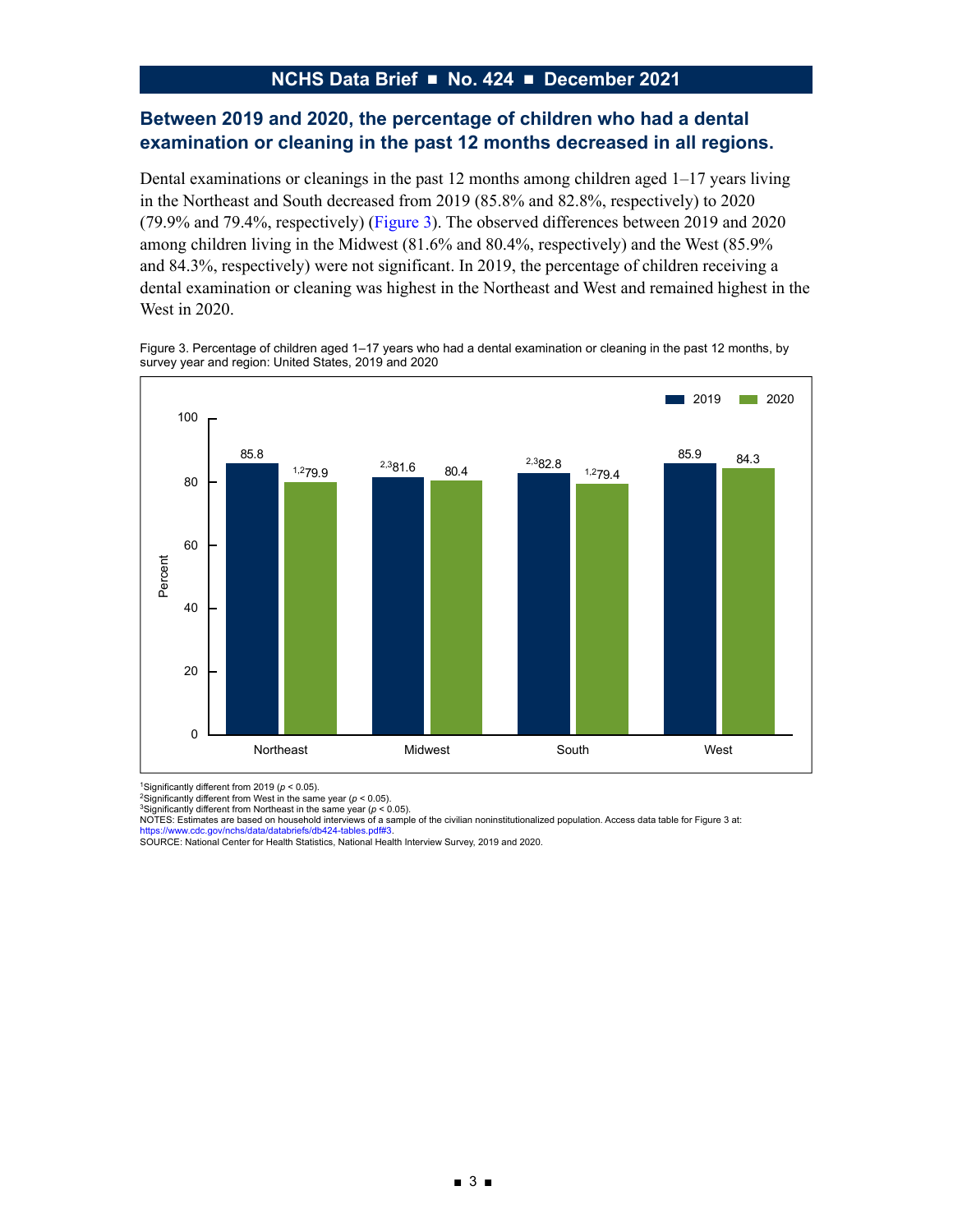### **Summary**

Between 2019 and 2020, the percentage of children aged 1–17 years who had a dental examination or cleaning in the past 12 months decreased by nearly 3 percentage points, from 83.8% to 80.9%. This pattern was especially apparent among children aged 1–4 years, who had a 7.3 percentage point decrease during this period and were already less likely than older children to have had a dental visit. The percentage of children who had an annual dental examination or cleaning decreased from 2019 to 2020 for children living in families with incomes below 400% of FPL. Regional differences in dental care over time were also observed. Annual preventive dental visits were highest in the West and Northeast in 2019 and remained relatively high in the West in 2020, while visits decreased nearly 6 percentage points in the Northeast and 3.4 percentage points in the South.

These data refer to preventive dental care in the past 12 months. Therefore, changes from 2019 to 2020 cannot be clearly attributed to the COVID-19 pandemic because some of the reference period occurred before the start of the pandemic. Previous studies have shown that parents have reported difficulty accessing preventive dental care for their children due to the pandemic or have not attempted to seek dental care for them because of reasons related to the pandemic (4).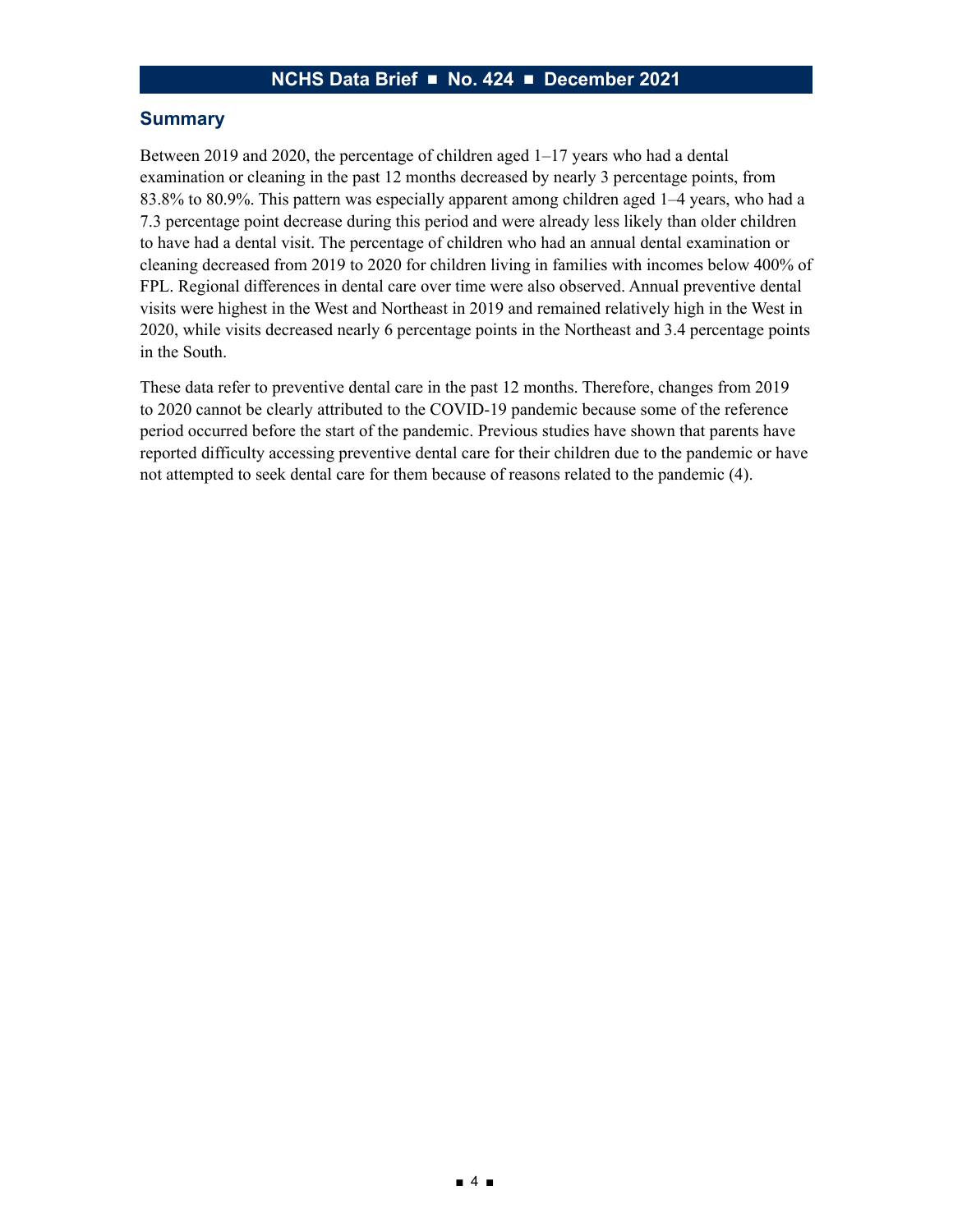# **NCHS Data Brief ■ No. 424 ■ December 2021**

## **Definitions**

Dental examination or cleaning in the past 12 months: Based on responses to the survey question, "About how long has it been since [sample child] last had a dental examination or cleaning?" Responses of "within the past year (anytime less than 12 months ago)" were considered as having had a dental examination or cleaning in the past 12 months.

Family income as a percentage of FPL: Based on the federal poverty level, which was derived from the family's income in the previous calendar year and family size using the U.S. Census Bureau's poverty thresholds (5). Family income was imputed when missing (6).

Region: In the geographic classification of the U.S. population, states are grouped into four regions used by the U.S. Census Bureau:

- Northeast: Maine, New Hampshire, Vermont, Massachusetts, Rhode Island, Connecticut, New York, New Jersey, and Pennsylvania.
- Midwest: Ohio, Indiana, Illinois, Michigan, Wisconsin, Minnesota, Iowa, Missouri, North Dakota, South Dakota, Nebraska, and Kansas.
- South: Delaware, Maryland, District of Columbia, Virginia, West Virginia, North Carolina, South Carolina, Georgia, Florida, Kentucky, Tennessee, Alabama, Mississippi, Arkansas, Louisiana, Oklahoma, and Texas.
- West: Montana, Idaho, Wyoming, Colorado, New Mexico, Arizona, Utah, Nevada, Washington, Oregon, California, Alaska, and Hawaii.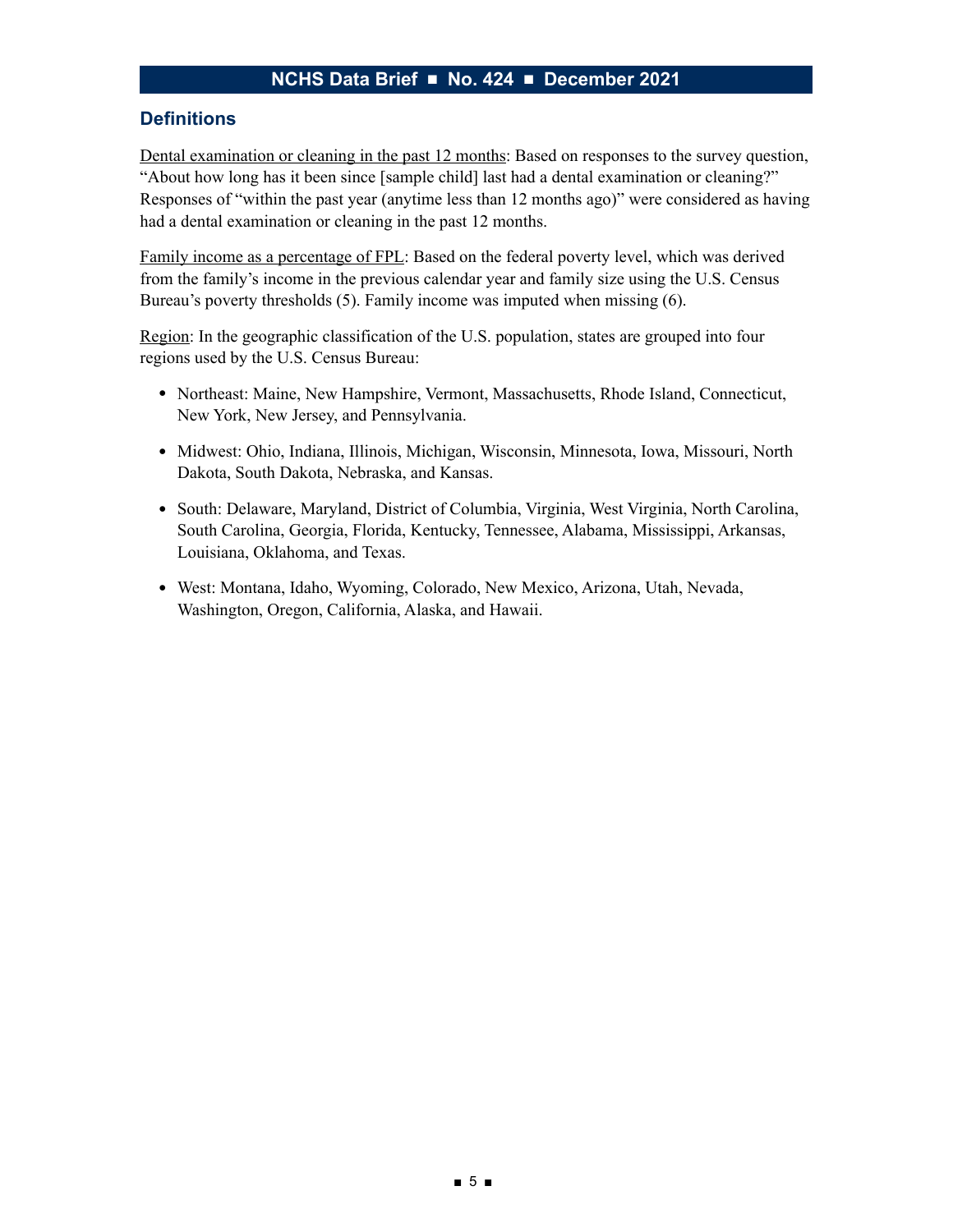#### **Data source and methods**

Data from the 2019 and 2020 NHIS were used for this analysis. NHIS is a nationally representative household survey of the U.S. civilian noninstitutionalized population. It is conducted continuously throughout the year by the National Center for Health Statistics (NCHS). Interviews are typically conducted in person in respondents' homes with follow-up by telephone, if needed. Due to the COVID-19 pandemic, data collection procedures in 2020 were disrupted, and from April through June all interviews were conducted by telephone only, and from July through December interviews were attempted by telephone first, with follow-ups to complete interviews by personal visit. For more information about NHIS, visit: [https://www.cdc.gov/nchs/](https://www.cdc.gov/nchs/nhis/2020nhisdata.htm) [nhis/2020nhisdata.htm.](https://www.cdc.gov/nchs/nhis/2020nhisdata.htm)

Point estimates and their corresponding confidence intervals were calculated using SUDAAN software (7) to account for the complex sample design of NHIS. Differences between percentages were evaluated using two-sided significance tests at the 0.05 level. Linear and quadratic trends by age group and family income were evaluated using Proc Descript, poly option. All estimates meet NCHS standards of reliability as specified in "National Center for Health Statistics data presentation standards for proportions" (8).

### **About the authors**

Dzifa Adjaye-Gbewonyo and Lindsey I. Black are with NCHS' Division of Health Interview Statistics.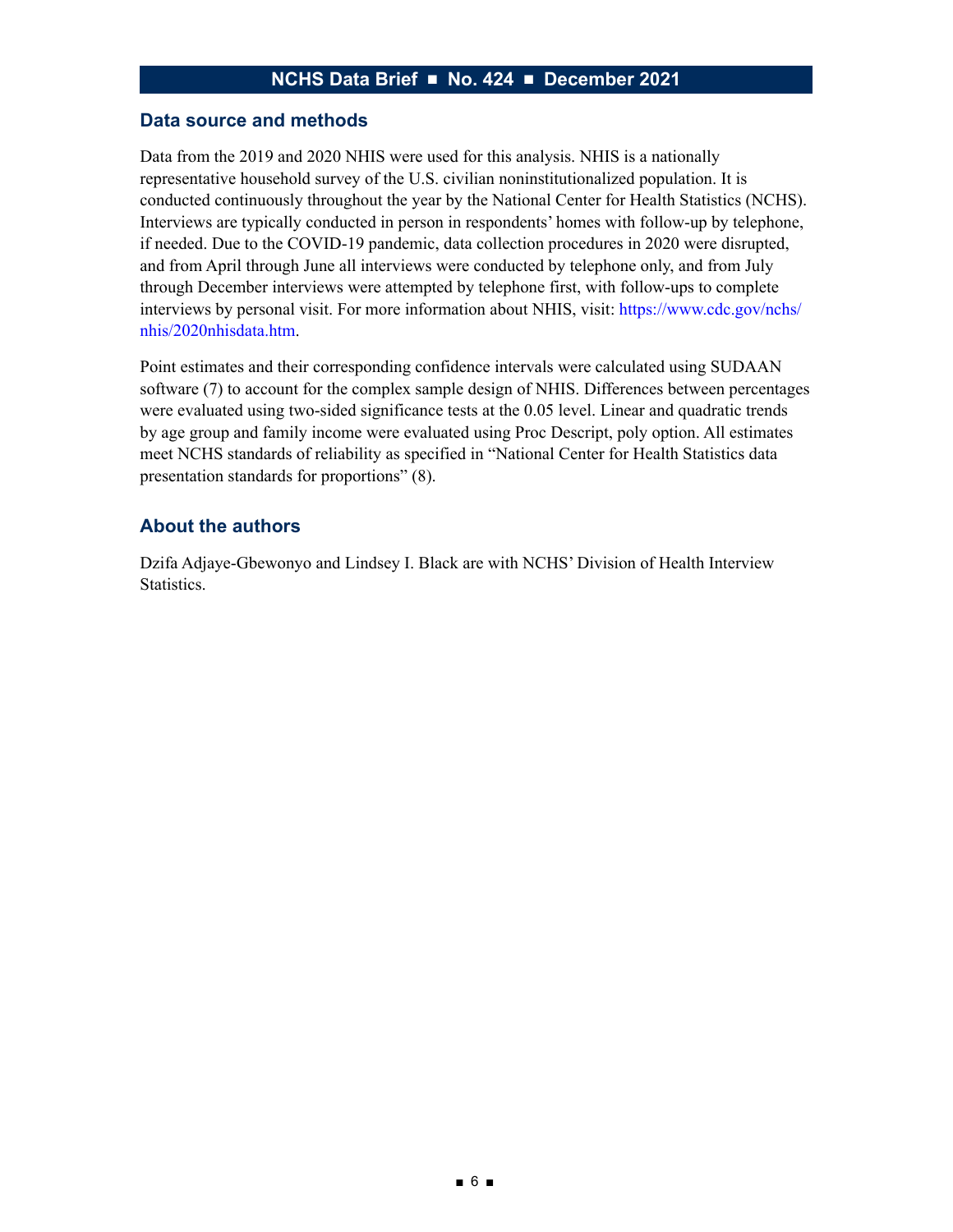## **NCHS Data Brief ■ No. 424 ■ December 2021**

#### **References**

1. American Academy of Pediatric Dentistry. Periodicity of examination, preventive dental services, anticipatory guidance/counseling, and oral treatment for infants, children, and adolescents. In: The reference manual of pediatric dentistry. Chicago, IL: American Academy of Pediatric Dentistry, 232–42. 2020.

2. American Dental Association. COVID-19 and dentistry timeline. ADA News. 2021. Available from: [https://pages.ada.org/covid-19-and-dentistry-timeline.](https://pages.ada.org/covid-19-and-dentistry-timeline)

3. Brian Z, Weintraub JA. Oral health and COVID-19: Increasing the need for prevention and access. Prev Chronic Dis 17:E82. 2020.

4. C.S. Mott Children's Hospital. Pandemic-posed challenges to children's oral health. Mott Poll Report 38(1). 2021. Available from: [https://mottpoll.org/reports/pandemic-posed-challenges](https://mottpoll.org/reports/pandemic-posed-challenges-childrens-oral-health)[childrens-oral-health.](https://mottpoll.org/reports/pandemic-posed-challenges-childrens-oral-health)

5. United States Census Bureau. Poverty thresholds. 2021. Available from: [https://www.census.](https://www.census.gov/data/tables/time-series/demo/income-poverty/historical-poverty-thresholds.html) [gov/data/tables/time-series/demo/income-poverty/historical-poverty-thresholds.html](https://www.census.gov/data/tables/time-series/demo/income-poverty/historical-poverty-thresholds.html).

6. National Center for Health Statistics. Multiple imputation of family income in 2019 National Health Interview Survey: Methods. 2020. Available from: [https://ftp.cdc.gov/pub/Health\\_](https://ftp.cdc.gov/pub/Health_Statistics/NCHS/Dataset_Documentation/NHIS/2019/NHIS2019-imputation-techdoc-508.pdf) [Statistics/NCHS/Dataset\\_Documentation/NHIS/2019/NHIS2019-imputation-techdoc-508.pdf.](https://ftp.cdc.gov/pub/Health_Statistics/NCHS/Dataset_Documentation/NHIS/2019/NHIS2019-imputation-techdoc-508.pdf)

7. RTI International. SUDAAN (Release 11.0.3) [computer software]. 2018.

8. Parker JD, Talih M, Malec DJ, Beresovsky V, Carroll M, Gonzalez JF Jr, et al. National Center for Health Statistics data presentation standards for proportions. National Center for Health Statistics. Vital Health Stat 2(175). 2017.